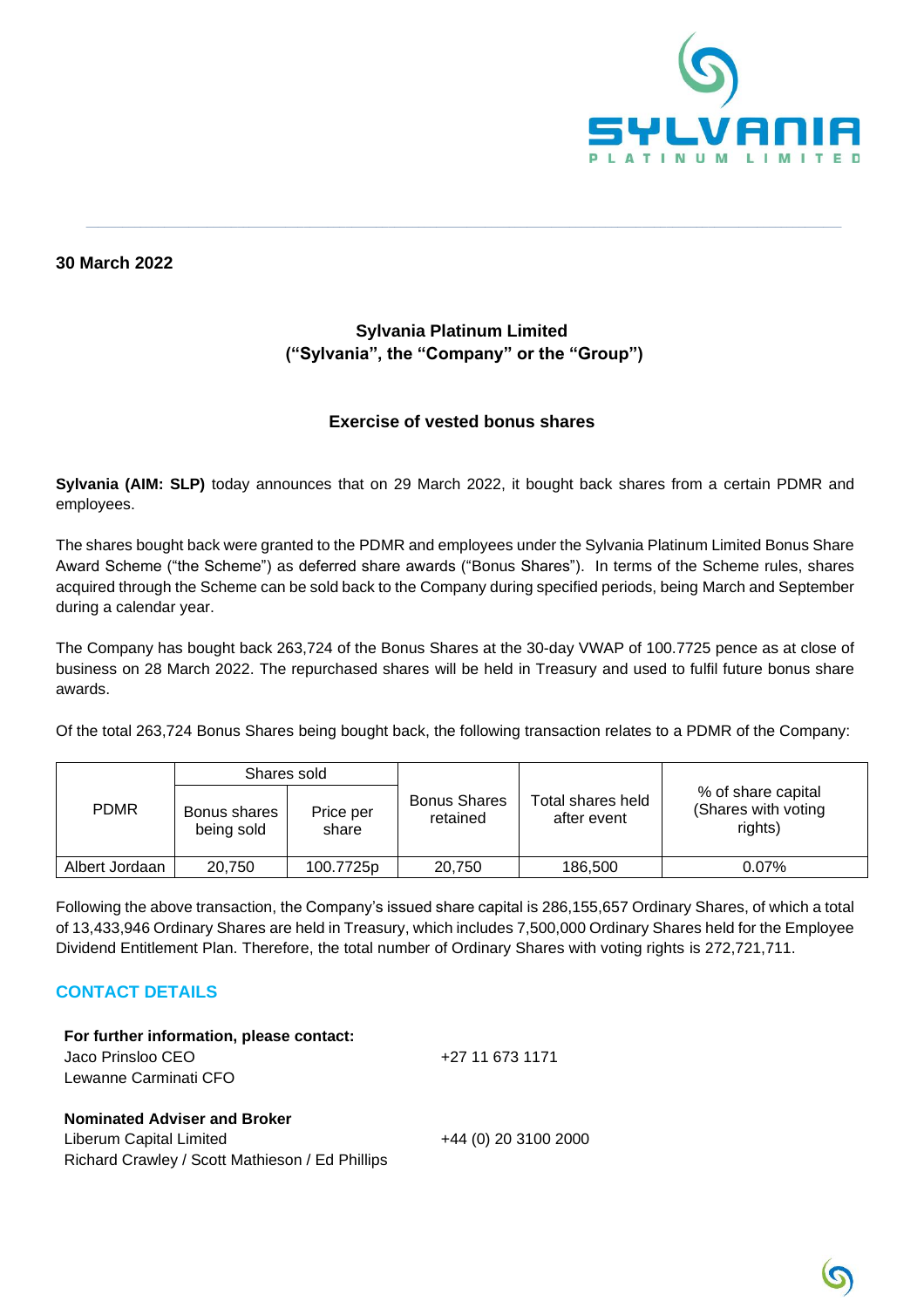#### **CORPORATE INFORMATION**

| <b>Registered and postal address:</b> | Sylvania Platinum Limited<br>Clarendon House<br>2 Church Street<br>Hamilton HM 11<br>Bermuda |
|---------------------------------------|----------------------------------------------------------------------------------------------|
| <b>SA Operations postal address:</b>  | PO Box 976<br>Florida Hills, 1716<br>South Africa                                            |

**Sylvania Website**: [www.sylvaniaplatinum.com](http://www.sylvaniaplatinum.com/)

This announcement is released by Sylvania Platinum Limited and contains inside information for the purposes of Article 7 of the Market Abuse Regulation (EU) 596/2014 ("**MAR**"), and is disclosed in accordance with the Company's obligations under Article 17 of MAR.

For the purposes of MAR and Article 2 of Commission Implementing Regulation (EU) 2016/1055, this announcement is being made on behalf of the Company by Jaco Prinsloo.

 $\mathcal{O}$